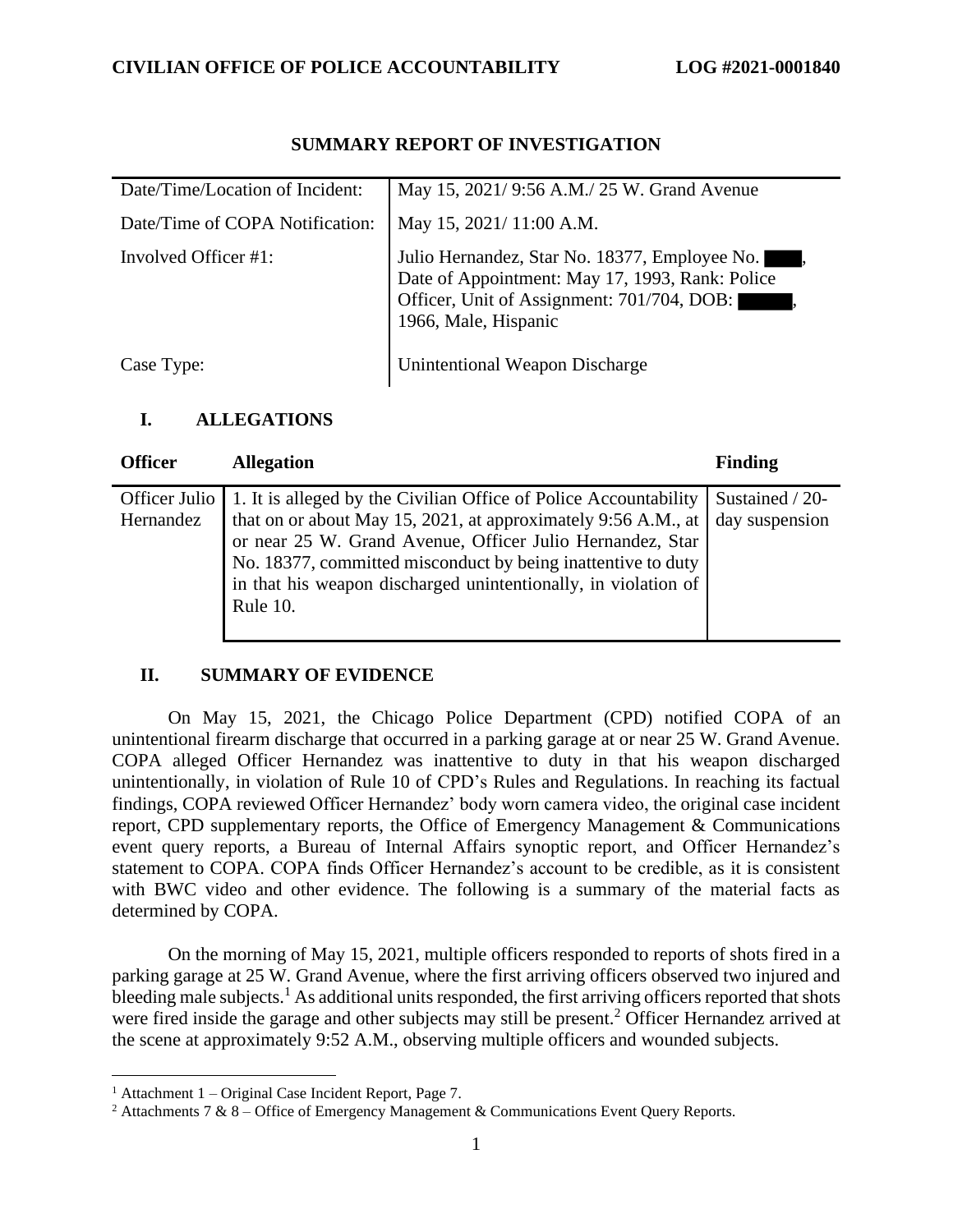At 9:55 A.M., Officer Hernandez followed two SWAT officers into the indoor parking garage, walking up the incline driveway to the next level of the garage. Officer Hernandez walked with his weapon drawn in a two-handed grip, utilizing his right hand as his primary hand. Throughout this period, music was playing from somewhere on Officer Hernandez's person, near his camera.<sup>3</sup> As Officer Hernandez searched the parking garage with other officers, he realized the music was continuing to play. He passed his weapon from his right hand to his left, then used his right hand to retrieve his cell phone from within his tactical vest. As he did so, he unintentionally discharged his weapon one time, 4 striking the parking garage's cement floor.

Officer Hernandez immediately yelled to other officers that he had an accidental discharge, and other officers and the dispatcher announced the accidental discharge over the radio. Additional officers secured the area with crime scene tape as Officer Hernandez guarded his spent casing and the bullet strike.<sup>5</sup> At approximately 2:00 P.M., Officer Hernandez submitted to drug and alcohol screening, with negative results.<sup>6</sup>

#### **III. LEGAL STANDARD**

For each Allegation COPA must make one of the following findings:

- 1. Sustained where it is determined the allegation is supported by a preponderance of the evidence;
- 2. Not Sustained where it is determined there is insufficient evidence to prove the allegations by a preponderance of the evidence;
- 3. Unfounded where it is determined by clear and convincing evidence that an allegation is false or not factual; or
- 4. Exonerated where it is determined by clear and convincing evidence that the conduct described in the allegation occurred, but it is lawful and proper.

A **preponderance of evidence** can be described as evidence indicating that it is **more likely than not** that the conduct reviewed complied with Department policy.<sup>7</sup> If the evidence gathered in an investigation establishes that it is more likely that the conduct complied with Department policy than that it did not, even if by a narrow margin, then the preponderance of the evidence standard is met.

<sup>&</sup>lt;sup>3</sup> In his statement to COPA, Officer Hernandez stated the music was a ring tone on his cell phone, which was continuously playing due to a repeated phone call he was receiving. Attachment 13 – Officer Hernandez's June 17, 2021 Statement to COPA, at 09:51 minutes.

<sup>4</sup> Attachment 4 – Officer Hernandez's Body Worn Camera video, at 5:30 minutes.

 $5$  Attachment 4 – Officer Hernandez's Body Worn Camera video, at 5:30 minutes – 17:58 minutes.

 $6$  Attachment 5 – Bureau of Internal Affairs Report, Pages 13 - 14.

<sup>7</sup> *See Avery v. State Farm Mutual Automobile Insurance Co.*, 216 Ill. 2d 100, 191 (2005) (a proposition is proved by a preponderance of the evidence when it has found to be more probably true than not).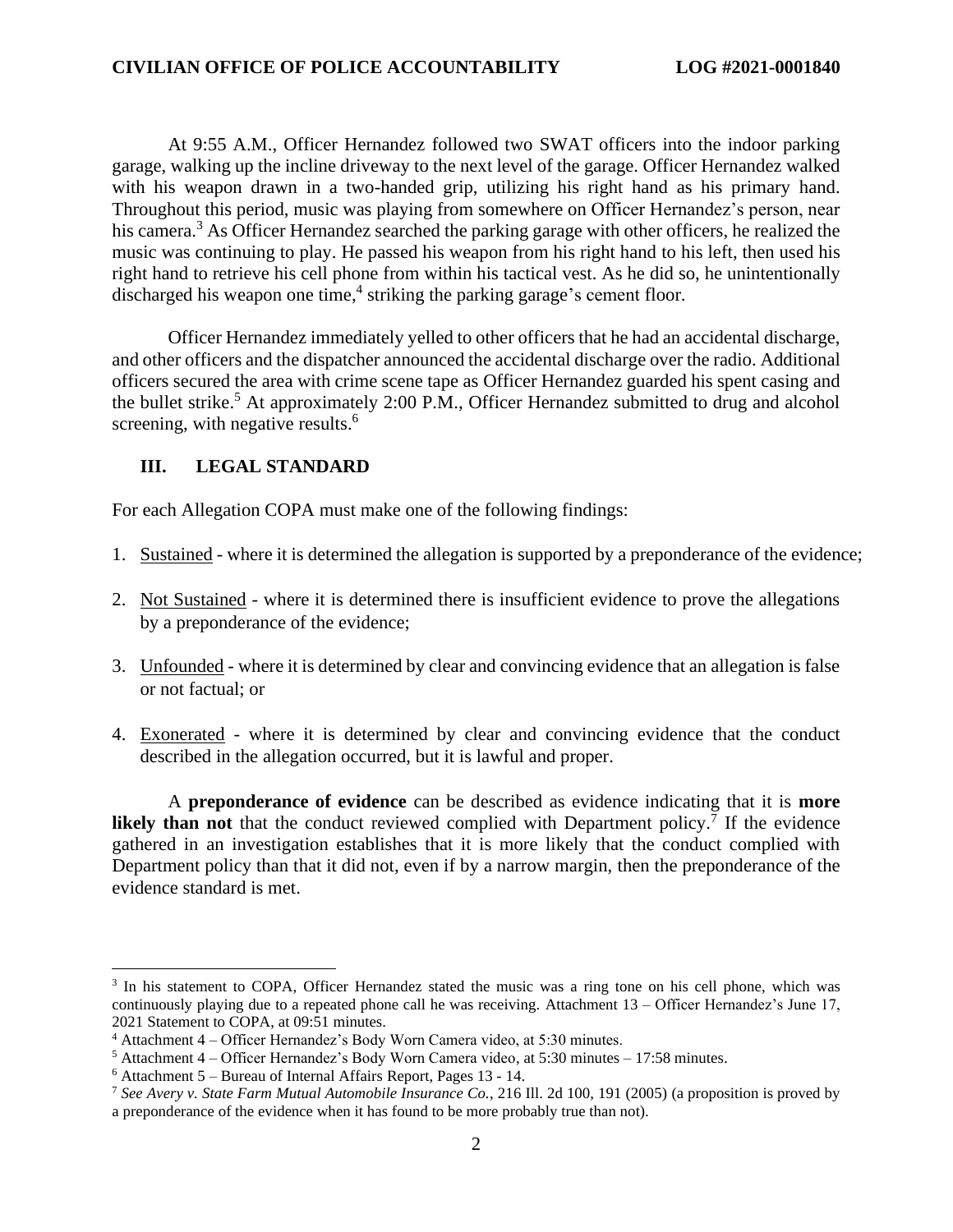**Clear and convincing evidence** is a higher standard than a preponderance of the evidence but lower than the "beyond-a-reasonable doubt" standard required to convict a person of a criminal offense. Clear and convincing can be defined as a "degree of proof, which, considering all the evidence in the case, produces the firm and abiding belief that it is highly probable that the proposition . . . is true."<sup>8</sup>

#### **IV. ANALYSIS AND CONCLUSION**

COPA finds the preponderance of the evidence establishes that Officer Hernandez was inattentive to duty when his weapon discharged unintentionally. As Officer Hernandez searched for armed subjects in the parking garage, he acted appropriately in his attempt to silence the music that was continuously playing from his cell phone. He erred, however, when he passed his weapon from his primary shooting hand to his non-primary hand, turning his attention away from safely holding his weapon so that he could operate his phone. Officer Hernandez should have silenced his phone prior to entering the garage with his weapon drawn, or used his left, non-primary hand to silence the phone. His actions were inconsistent with Department training and violated Rule 10 of CPD's Rules and Regulations. Therefore, COPA finds that Officer Hernandez committed misconduct by discharging his firearm unintentionally, and the allegation is **sustained**.

## **V. RECOMMENDED DISCIPLINE FOR SUSTAINED ALLEGATIONS**

#### **a. Complimentary and Disciplinary History**

In considering disciplinary recommendations for sustained findings, COPA reviewed Officer Hernandez's complimentary and disciplinary histories.<sup>9</sup> No complaints are registered with the Chicago Police Department against Officer Hernandez, and he has received no disciplinary action within the Department in the last five years.

#### **b. Recommended Penalty**

COPA has found that Officer Hernandez violated Rule 10 when he was inattentive to duty, causing his weapon to discharge unintentionally. Officer Hernandez's actions created a dangerous situation in which his weapon discharged in a public parking garage with others present around him in the course of police action. Officer Hernandez's misconduct is somewhat mitigated by his immediate and repeated announcement to other officers that he had an accidental discharge. Considering Officer Hernandez's record of service and the serious nature of the misconduct, COPA finds that a 20-day suspension is the appropriate penalty for this sustained allegation.

<sup>8</sup> *People v. Coan*, 2016 IL App (2d) 151036, ¶ 28 (2016).

<sup>9</sup> Attachments 14 & 15.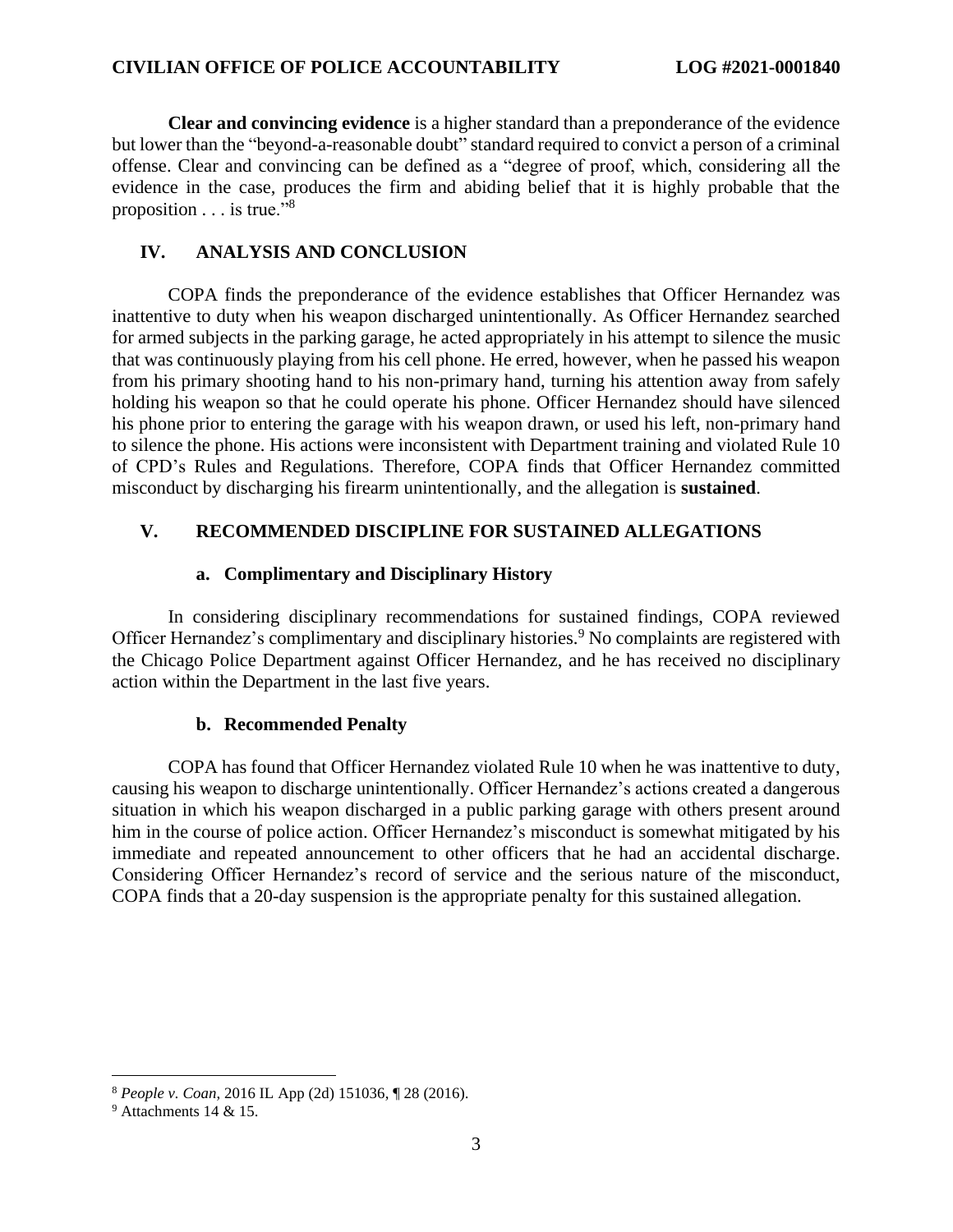## **CIVILIAN OFFICE OF POLICE ACCOUNTABILITY LOG #2021-0001840**

Approved:

\_\_\_\_\_\_\_\_\_\_\_\_\_\_\_\_\_\_\_\_\_\_\_\_\_\_\_\_\_\_\_\_\_\_ \_\_\_\_\_\_\_\_\_\_\_\_\_\_\_\_\_\_\_\_\_\_\_\_\_\_\_\_\_\_\_\_\_\_

7/13/2021

Matthew Haynam *Deputy Chief Administrator – Chief Investigator* Date